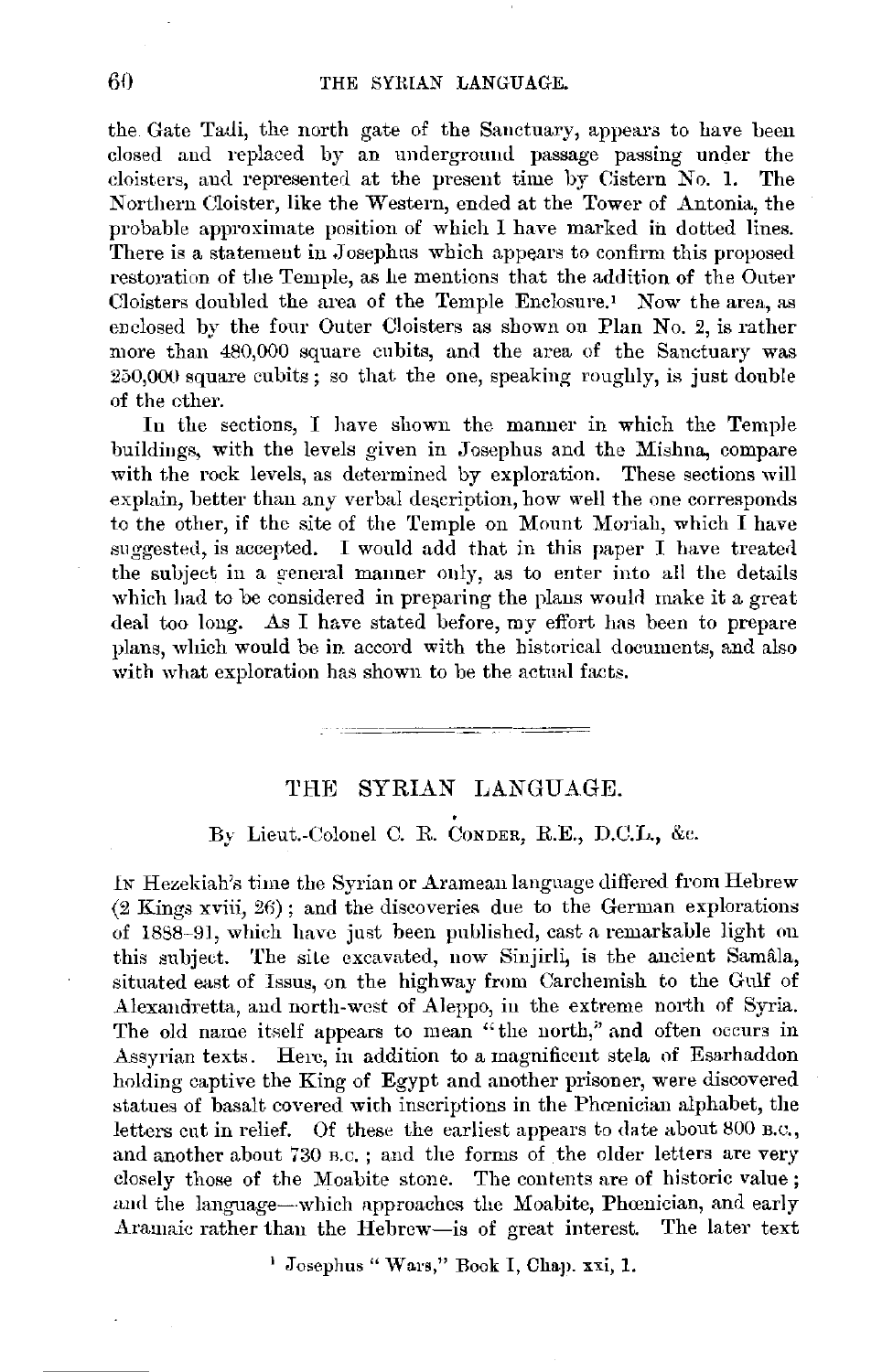has been translated (with omissions) by E. Sachau; but the older text is less fully treated. Excellent fac-similes of both render the study of the original comparatively easy. The following appears to me to be the transliteration, the words being clearly divided by dots :-

I. - From a Statue to Hadad by Panammu I. Circa 800 B.C.

| ו אנך פְנמו בר קרל מלך יאדי זי הקמת נצב זן להדד<br>בעלמי                            |
|-------------------------------------------------------------------------------------|
| קמו עמי <sup>(ז א)</sup> תהו הדד ואל ורשף ורבבאל ושמש ונתן 2<br>בידי הדד ואל        |
| ו רכבאל ושמש ו רשף חטר חלבבה וקם עמי רשף<br>פמו אחו                                 |
| 4 ביד מ(ת)פל(ה)  ו מו אשב  (מ)אלה יתנולי<br>ושנם (?עלויו)                           |
| 5  לו ארק שערי האל                                                                  |
| ארק שמי הארק הארק אמי $\cdots$                                                      |
| <i>ו</i> וארק  אז בקרת עמי דר יעבדו ארק וכרם                                        |
| 8 שם יש ….ם פנמו גם ישבת על משב אבי ונתן<br>הדד בידי                                |
| e חטר חל(בבא) ת חרב ולשן מן בית אבי ו בימי<br>גם אכל ו שתא ('ארוי)                  |
| 10 בימי יתמר רפ…. קי לנצב… ימת ו לנצב זכרי ולבני<br>כפירי חלב(ם) ש                  |
| וו אשרו קה נ ב אל ו רכבאל ו שמש וארק רשף<br>ו כבדו נתנה לי ו אמ? רמרת)              |
| 12  בימי חלבו?בה) ת הבלאלהי ומת יקחו מן ידי<br>ומה אשאל מן אלהי מתית                |
| 13 לי ו ארמו ומ קרל אלהי מת פלו נתן לו כתן הדד<br>מת ליומנות יקרני לבנא ובה לבבתי   |
| 14 נתן מת ("העמ) (?ל)בנא (?מ) בנית מת רקמת<br>.<br>נצב הדד זן ו מקם פנמו בר קרל מלך |
|                                                                                     |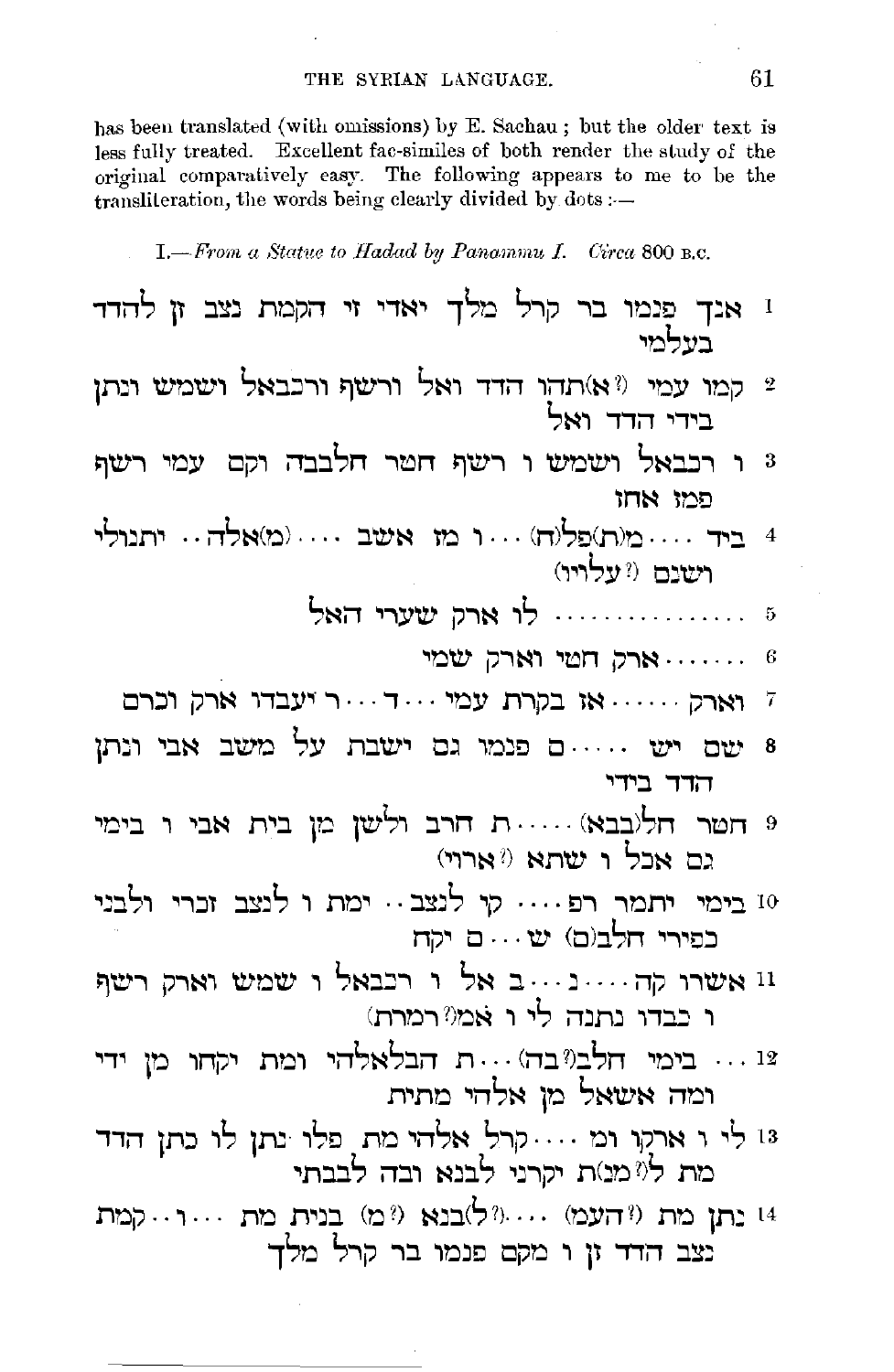| 15 יאדי <sub>י</sub> מן (?אן) ח <sub>'</sub> פנמו בן יאחו (חט)ר ו ישב על<br>משבי ויזעד אברו ו יזבח |
|----------------------------------------------------------------------------------------------------|
| הדד הרד (וואב סב) היי הבח הינדבא הבח הרד $\cdots$ הרד הרד ה<br>ו יזכר אשם הדד או                   |
| זו הא פא יאמ נבש פנמו עמך ותש נבש פנמו<br>עמך עה יזכר נבש פנמו עם                                  |
| וּ וּהַאַ)ר  בא (וֹרַק) זא יתן רקי ידה שאל<br>הדר ולאל ו רכבאל ו שמש                               |
| ה הושבת בה $\cdots$ ואר)<br>ק $\cdots$ אר או הושבת ה $\cdots$ ו<br>ירהי ו רתבבת ב חנאת             |
| 20 ……. נתנו לי ורע חבא …… . ובני יאחו חטר ו ישב<br>על משבה מלך                                     |
| ו<br>עט (ומחא) ו יסעד אברו ו יווחו אישם פנמו (ו<br>ו אמרתן ל כבשו (?עם)                            |
| עם הדד ו תשתי נבש פנמו עמ (ך הא) $\cdots$ חהן<br>זבחה ו אל ירקי בה ומז                             |
| 23 ישאל אל יתן לה הדד ו הדד חרא ליתן ה<br>אל יתן להלאך לבור ז                                      |
| 24 ושמה למנע מן הבלילא ורבה מתן לה……ב ………ית                                                        |
| 25 יאחו חטר ביאדי ו ישב על משבי ז ימלך… … יח<br>ידהבחרבב  או                                       |
| 26 יח סאל יהרג או ברנז או על או  יומו<br>מתאו על קשתה או על אמרתה                                  |
| ירשי שחת ראשי הרזי היה או באשר האשי הרזי היה ה<br>חומו בחיה או באשר                                |
| ריה)<br>ו $\cdots$ וגמר היא היה יצחת היחוד)<br>ו $28$<br>רי ויקמותה במאה מתושה                     |
| 29 יאמר אחנם השחת הנ $\cdots$ מא יריה לאלה אבה משה<br>יאמר הו אם שמת אמרת אל בפן                   |
|                                                                                                    |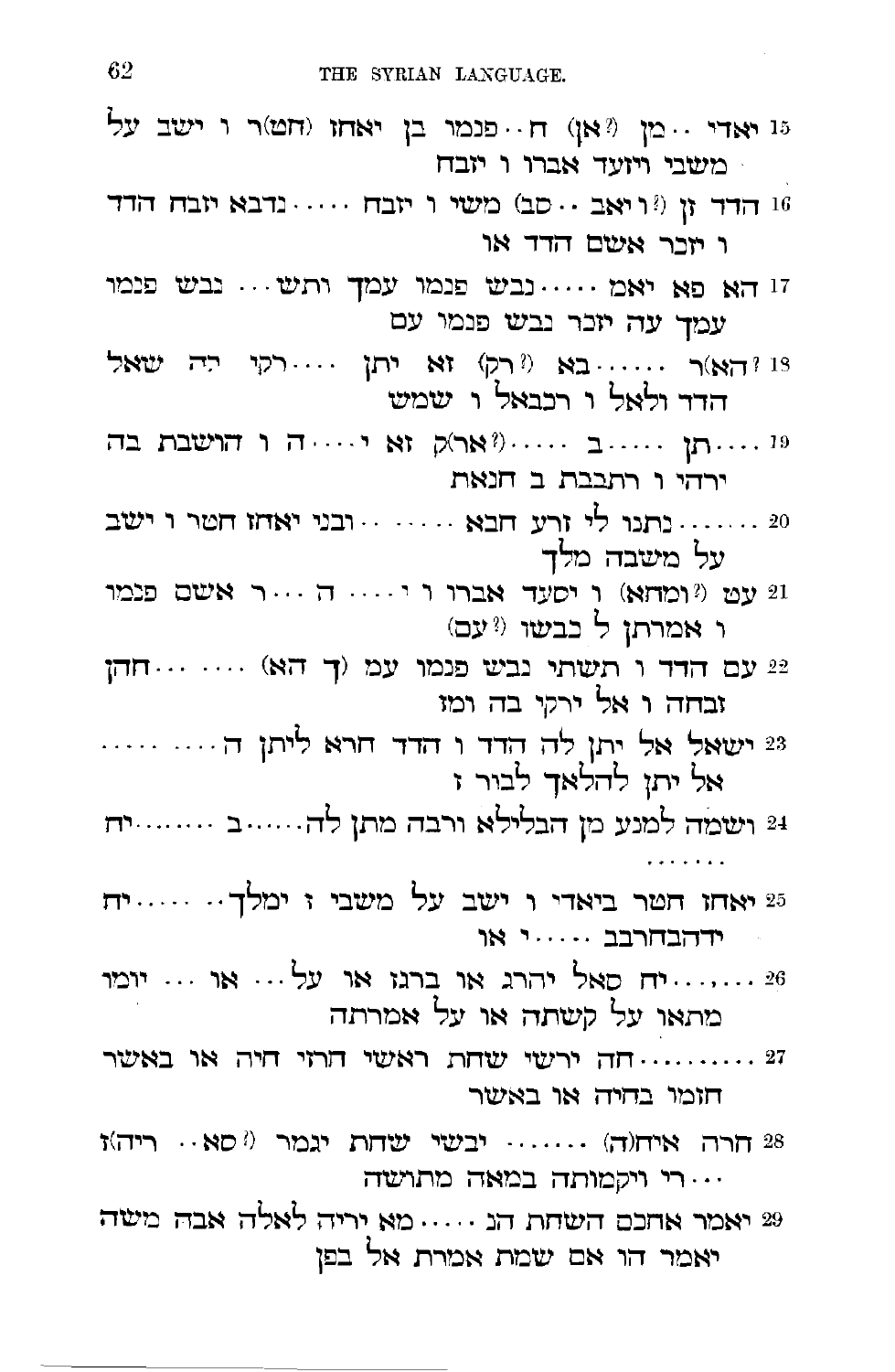| 80 זד אמר קם עיני או עלה או ני בפן אנש זצרי<br>נתנו זכר הא לתפן בר איהה |  |
|-------------------------------------------------------------------------|--|
| ו: זכרו פלכתשה באבני ו הנור (?מ)בר איחי פלכת<br>שנה באבני והנר לושחת    |  |
| 32 באשרה ו תלעי עינך בא רו?ד) על קשתה או:<br>על גברתה או על אמרתה       |  |
| 33 או על נדבה את פא ישר האוהד)ד  (?רש)<br>או תהרגה בחמ                  |  |
| 34 תחק עליה או תאלב אש יהרגה                                            |  |

This is written on a pillar with a man's (or God's) head wearing a soft round cap, bearded but without moustache, in the Phoenician fashion. The three great breaks in the stone leave long gaps in the text, but many parts are very clear, and the meaning certain.

The translation appears to me to be as follows :-

- (1) I am Panammu son of Karal King of Yadi. I have set up this statue to Hadad my master.
- (2) My people are his-Hadad both God, and light, and Cherub, and Sun; and there is given to my hand by Hadad the God.
- (3) and Cherub, and Sun, and light, the Sceptre of Aleppo; and he has been to the people a light : wherefore he has received
- (4) at my hands . . . . much worship; and therefore I sit . . . . (the supremest prosperity?) is given me by my God.
- $(5)$ ...... is it not a land of barley....
- $(6)$ ...... a land of wheat, and a land of  $\text{(oil ?)}$
- (7) and a land . . . . the care of my people . . . . they till the land, and the vineyard.
- (8) A name he.... Panammu. Moreover I sit on the seat of my father; and Hadad has given to my hand
- (9) the sceptre of Aleppo. The .... he has destroyed; and may it cease from my father's house. And in my day also I enjoy food and drink
- $(10)$  And in my day a restoration is established .... invoking the statue . . . . and for a statue (as) my memorial; and for the children of the villages of Aleppo.... has been received
- (11) They have prospered . . . . the God and Cherub and Sun. And a land of glory and honor is given to me, and royal authority
- $(12)$ .... In my day Aleppo.... the godless, and much they have received from my hands. And do not I ask from my God gifts for myself, and the land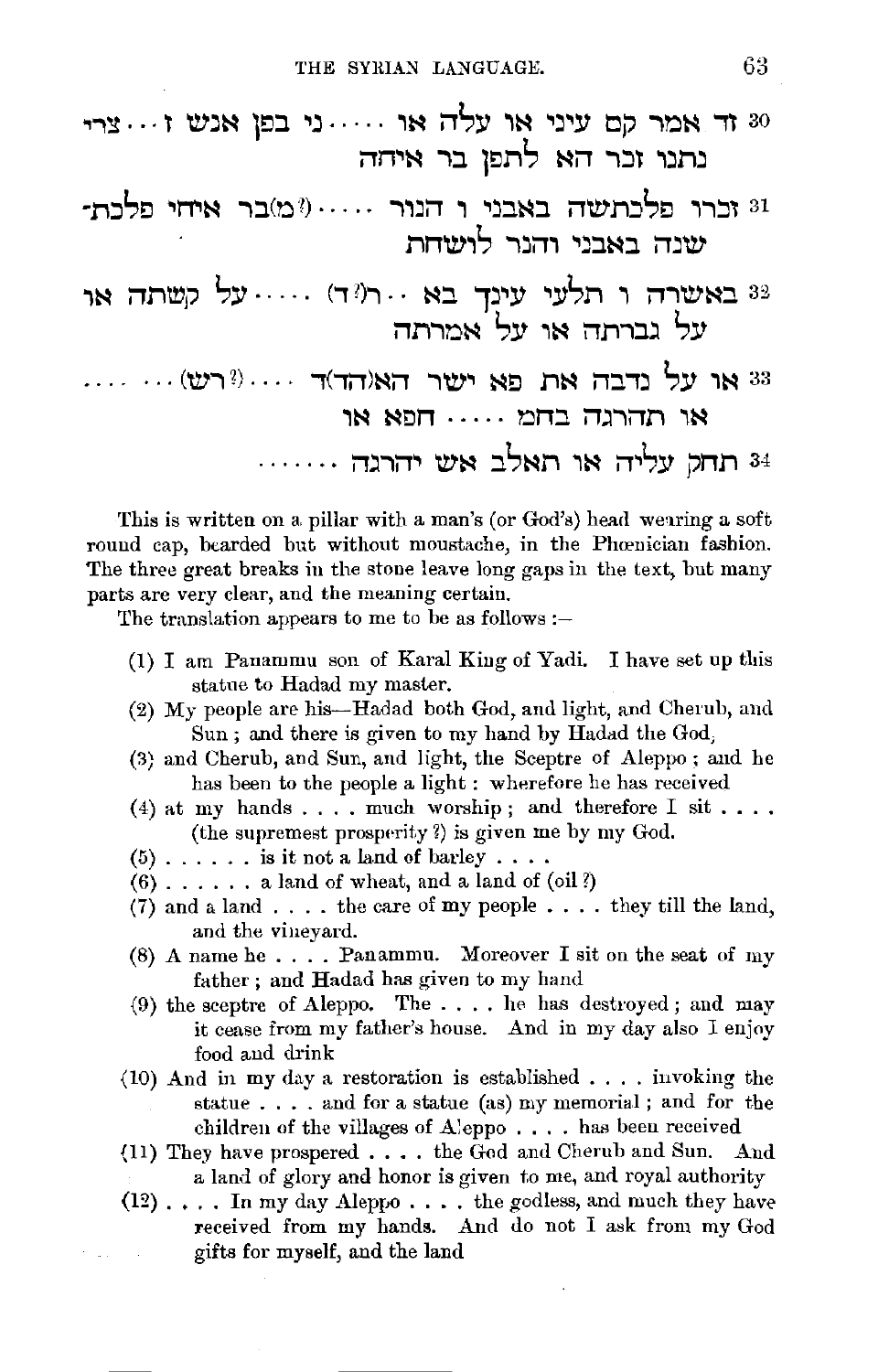- (13) and to (the son of) Karal God has given much hope. Truly Hadad has given much (wherefore?) he is dear to me. May he bless the utterance of my wishes
- (14) He has given (much to the people  $\ell$ ) may he bless the building much, and the erection of this statue of Hadad, and the shrine of Panammu the son of Karal, King
- (15) of Yadi (and when?) Panammu (is no more?) his son shall receive the sceptre, and sit on my seat, and shall increase greatly. and shall sacrifice to
- (16) this Hadad, and  $\dots$ . and he shall sacrifice  $\dots$ , the freewill offering, aml shall sacrifice to Hadad, and shall remember the sin-offering of Hadad: if
- (17) behold he (shall rule 1) here .... Panammu has said "(Comfort thou ?) thy people" Pauammu has said "Thy people is mindful of  $\sin$ " Panammu has said "The people"
- (18) (Enlighten thou ?) " .... in this land Strengthen thou .... my land thereby" He has asked of Hadad, and to the God and Cherub and Sun
- $(19)$ ...... this land .... and thereby is set at rest my fear, and I have increased in devotion.
- $(20)$ .... to give me offspring of love.... and my son shall receive the sceptre, and shall sit on the King's throne
- f21) a long time, and his wealth sball prosper mightily, and he shall .... the sin offering of Panammu, having authority to subdue the (people ?)
- (22) the people of Hadad, and the rebellious. Panammu has said "Thy people (behold  $?$ )  $\ldots$  (shall sacrifice  $?$ ) the sacrifice, and invoke God thereby. Whereby it
- (23) shall ask of God. Strengthen it O Hadad : for Hadad is pure. May he strengthen it .... (may) the strong God send a message, may he so choose
- (24) And may he keep his name from destruction, and much that is given may he make ....
- (25) Shall receive the sceptre of Yadi, aml shall sit on my seat, and shall rule  $\ldots$  . skillful in war  $\ldots$  if  $\ldots$  .
- (26) far shall he slay: if in wrath if in  $\dots$  if they have waxed very hot : if by his strength ; if by his authority ....
- $(27)$ .... possessing subjection of careful chiefs for life. If through this there is unity in his lifetime ; if through this
- (28) the people is pure (or free) .... putting to shame, he shall perfect the submission .... and whatever is received by counsel
- $(29)$  he shall speak wisely, causing submission .... fearing the God of his father (in all things?) He shall command for him thus the raising up of authority, than the former
- (30) before my sight greater. If  $\dots$  in the sight of men... this my sculpture is here to give a memorial in sight of the son of his people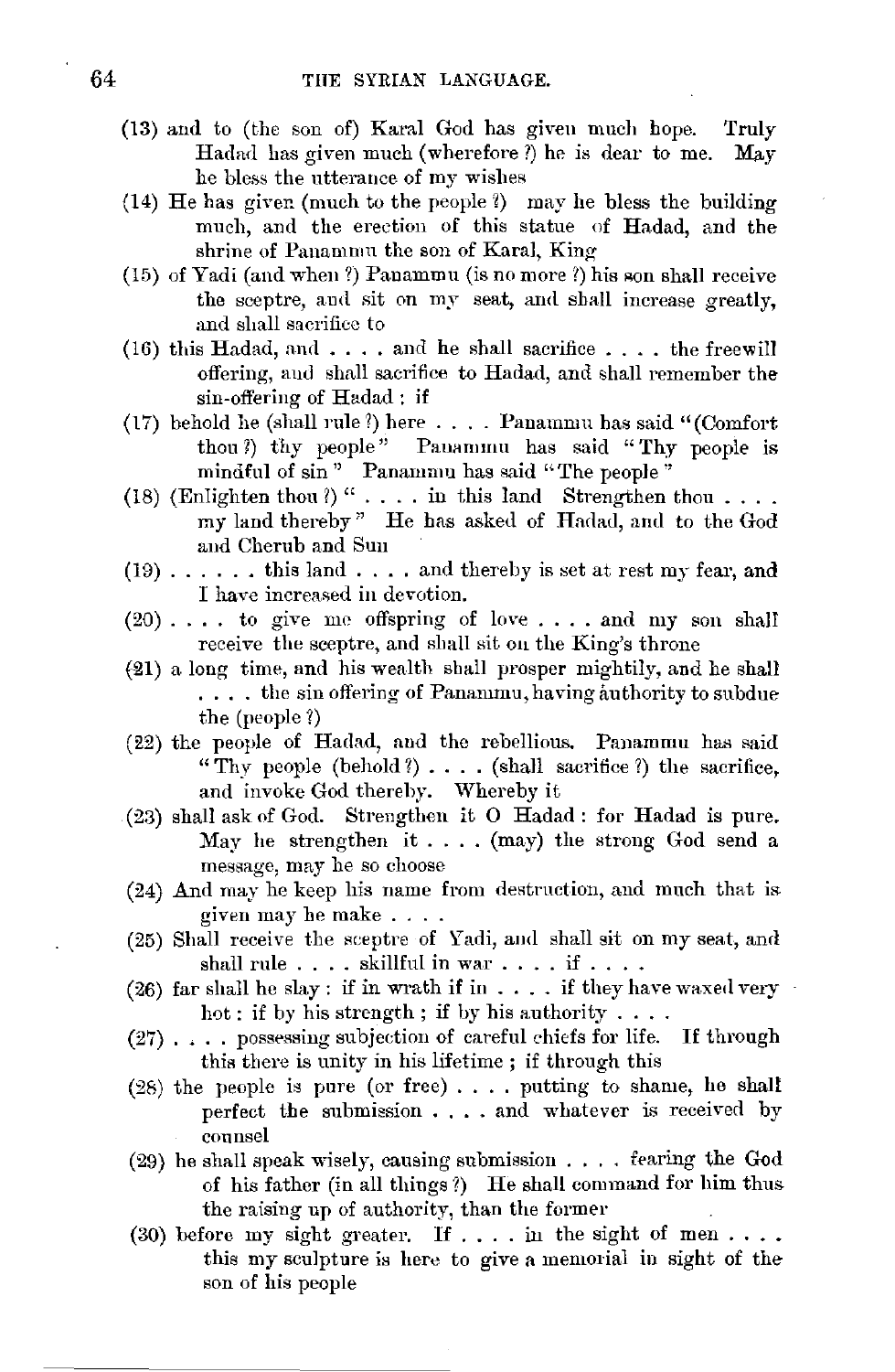- (31) a memorial well carved on my stone, and shewing forth . . . . for the son of my race : a goodly carving on my stone and it has shewn truly (there is) submission
- (32) in prosperity, and a turning of thine eyes .... if by his strength, if by his might, if by his authority,
- $(33)$  if by offerings here he shall rule, lo! Hadad .... if there is slaughter in the .... refuge. If thou ordainest me it, if thou willest, it is  $(s_0)$ : there shall be destruction . . . .

Most of the words are common, and well known in Hebrew and in Aramaic ; but the following require some comment  $:$  -

Line 1. **,,:ii,y::i,** Probably the **t)** is a *mimmation,* represeuting the old demonstrative *ma* found in Assyrian and in Sabean "This my Lord."

Line 2. **הרראל** "that on which God rides." The gods are frequently represented (and especially on Esarhaddon's stela at Samala itself) standing on various animals. The word thus answers to "Cherub."

Line 3. **i1::i.::i.Sn** perhaps "people of Aleppo," **::i.Sn** being the principal city not far off. **ltl~-** Compare the Phcenician **lt)** "from this." In the next line **12** "thereby."

Line 4. **וְעֵינָם עַלוִיוּ** The first word appears to have the *mimmation.* Compare the Arabic *JJ Gopia.* It appears to be a nominative in **i** which follows.

Line 6. **'lt)'IV'** perhaps for **,::n'IV'** "oils " ( or in the genitive " of oil").

Line 9. **low** *lift**low w* **or** *limit**limit* **is to be quiet." He refers to the enemy leaving his house at peace. אַרוּר** " pleasure " on the Moabite stone.

Line 12. **הבלאלהי** "the godless," "those who are without God." The word **'1i1St.:i** appears to be Elohim used as a singular. **r,,:i** found on the Marseilles tablet, and on the coffin of Eshmunazar, cannot in any of these cases mean "dead." It seems to stand for **IND** "much" {Assyrian, *mad),* which suits in each occurrence.

Line 13. **r,::nS** is uncertain (" for which things "?). **i1Ji** Arabic, *~)* "to indicate"-" the indication" or" utterance." **.,r,::i.::i.!:,** "hearts," used for "wishes," as on the Tell Amarna tablets.

Lir,e 15. **(r,,)n jt.:i lti** "from without **q~t.:i)** life," *i.e.,* "when he ceases to be." אברי perhaps an adverb, from אבר Assyrian *abiru,* great.

**MI**: **Line 17. <b>'L**ine 17. **'Let if its and**  $i$ **ن**بص and  $i$ i if  $i$  if  $i$  apeak."  $\left(\prod_{i=1}^{n}X_i\right)$ Hebrew, ו<sup>"to sustain," "solace." In the Aramaic languages</sup> takes the place of the Hebrew  $\aleph$  in several roots. In this case it is an Iphtaal voice.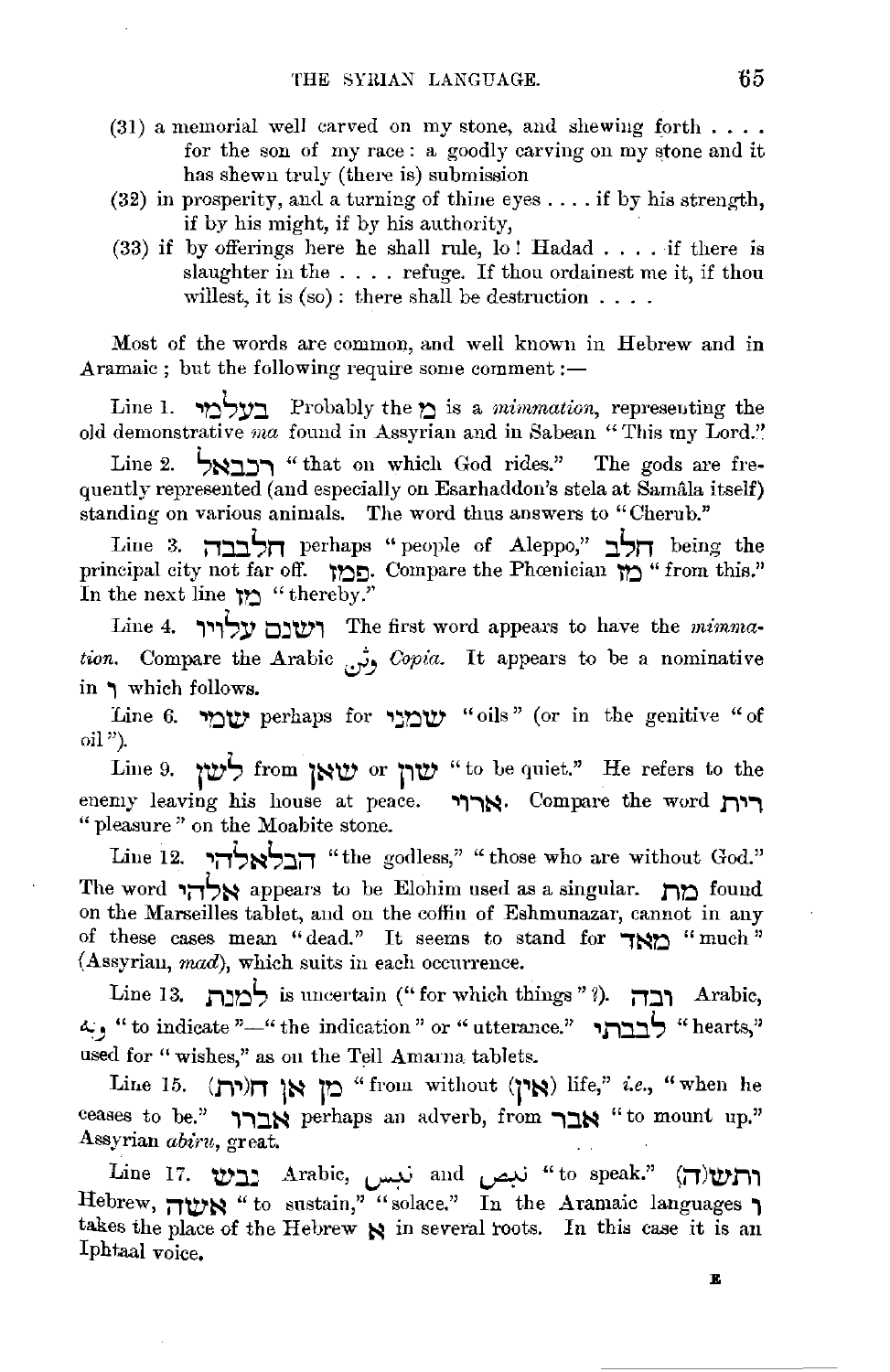Line 18.  $\rightarrow$ Nii is doubtful. Root  $\rightarrow$ N:

Line 19. **.i'l'.:l'W'1;"'1** from **ti:l'W'. r,~:r,** (as in the next text) from the root **~,:ir,,** Arabic U..>- "to incline," "to lean towards." Hence to be devoted.

Line 21. **tol,',** Arabic l:,\.;:. "to be late," Hebrew *r,\_v.* 

Line 22. **.,.li'tV'.li** from **r,rw,** "contention," .,11.,.,\_ Compal'e the Arabic  $\ddot{\mathbf{g}}$ , "to make an incantation," " to cry aloud."

Line 23. **i"l:ll,.** Hebrew **-,,::i** "to search," and **"'\i:l** "to choose."

Line 26. **1, <sup>1</sup>ND.** Compare the Arabic **"to spread out.**"

Line 27. **.,1-,r,.** Arabic *jJ:5-* "he took care." **ir.itn,** Arabic *('* j>- "to be firmly bound together." A nominative in **"1·** 

Line 28. **i'Tn'IN•** This word often occurs, and seems in each case to mean " a people." Perhaps connected with **r** 

Line 28. **;"'T\?11.lir.l ;"'TNr.l'.:l it.li1r.lj?.,·** From **ir.ip** "to gather," **Nr.l**  "what," and **inty in** "to advise."

 $\lim_{\Omega}$  29. **i**  $\lim_{\Omega} \Omega$  and  $\lim_{\Omega} \Omega$  in the things <sup>1</sup>")

Line 30. **-,ON** from **iO.::I** "to see," "the sight of my eye," **op**  meaning "before." צרד from צרד "to carve," or a cognate root. **מכ**ר from **\*.i.** "to give," or perhaps "this (is) my carving, to give  $(\mathbf{I} \mathbf{I})$  a memorial."

Line 31. **"וֹרֵרוֹ** a noun in the nominative singular in ,. בלכת עדו From ',:, "admirable" and **u,r,:=.** 

Line 32. **,.v',.n** from **\_v1,r,,** Arabic ~ "to stretch out," "to draw up." Perhaps the meaning is "turning away thine eye from rebellion" **cm,** אמרדה).

**Line 34. :: "DIT, Arabic Line loved" or "he moved" : "if you** will" or "if you urge." The congluding sentences attribute all that happens to Hadad. The text is as long as that of the Moabite stone, and was written not more than a century later, as will be shown below.

II.-.F1rom *a Headless Statue of Panammu IL Circa* 730 B.c.

| <sup>1</sup> נצב זן שם בררכב לאבה לפנמו בר ברצר |  |            |  |  |  |
|-------------------------------------------------|--|------------|--|--|--|
|                                                 |  | שנת פלט בי |  |  |  |

- **li:lN r,.,::i::i .n,n nSN i1rinw tr.i .,iN., nSN ili?DSo ii:iN** <sup>2</sup> .. • . **rin'tV'** . . . . . . *S.v* . . **'IV'** ...... **n i11,~ op** ,
- **.,l"1l~** •::: **.,.V:l't?.' .liiT1 .,:::-,::i li:l~ .)""n, it:::J.N r,.,:n,** <sup>3</sup> **S:v::::i.** . . . . . . . **oS:v 1:l** . . . . **.li1i ::i.::i,** ,~ ... **<sup>o</sup>**. . . **il::i~**  . . . *no* . . . . . . **~1,r,u,** ..... .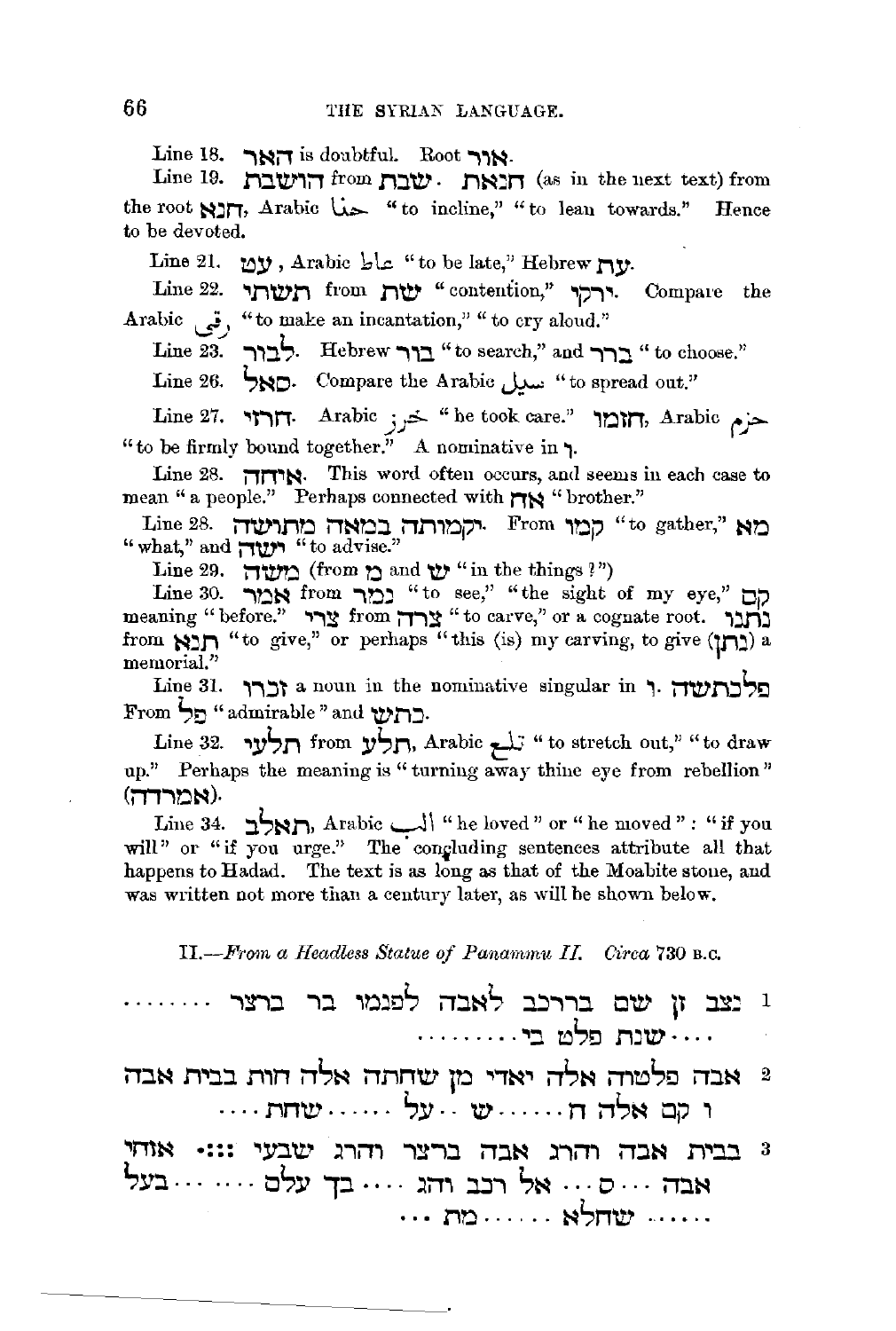- 4 ו יתרה מת מלא מסגרת והכבר קירת חרבת מן קירת
- 5 חרב בבית ו תהרגו חד בנו ו אגם חוית חרב באר: יאדי ו ח...ת לפנמו בר קרל את פן אבי ו בן בנו  $\cdot$ . אבד
- 6 שאה ו שורה ו חטה ו שערה ו קם פרס בשקל ו ("שטרב) .... בשקל ו אסן משת בשקל ו יבל אבי
- ז עד סלך אשור ו מלך ה על בית אבה ו הרף אבן שחת מן בית אבה ...מן אצר ....א .....אבי מן
- י הרפי נשי החברת החופי הודי היה היה החבר החבי ה בס .... בא בית קתילת ו קנוא ......
- 9 בית אבה ו היטבה מן קדמתה ו כברת חטה ו שערה ו שאה ו חורת ביומי ו אז אכלת....ות .....
- 10 זלת מוכרו ו ביומי אבי פנמו שמ מת בעלי כפירי ו בעלי רבב ה ... אבי פנמו במצעת מלכי כבר .....
- 11 בי לו בעל כסף הא ולו בעל זהב בתכמתה ובצדקה פי אחו בכנן מראה מלך אשור ר.... ...
- 12 אשור פחי ו אחי יאדי ו הנאה מראה מלך אשור על מלני נבר בר ..... ....
- 13 ב גלגל מראה תגלת פלסר מלך אשור מחנת ...מן . .. מוקה שמש ו עד מערב
- 14 רבעת ארק ו בנת מוקא שמש יבל מערב ו בנת מערב יבל מו(קא ש)מש ו אבי
- 15 גבלה מראה תגלת פלסר מלך אשור קירת מן גבל גרגם . . . . . . ואבי פנמו ברב
- 16 שמר(17) ו גם מת אבי פנמו בלגד מרא ה תגל ת פלסר
- מלך אשור במחנת יכ .....<br><sup>17</sup> ובכיה איח ה מלכו ובכיתה מחנת מראה מלך אשור .<br>כלה ולקח מראה מלך אשור .....
- 18 נבש ה והקם לה מבני בארה והעבר אבי מן דמשק לאשר ביומי שר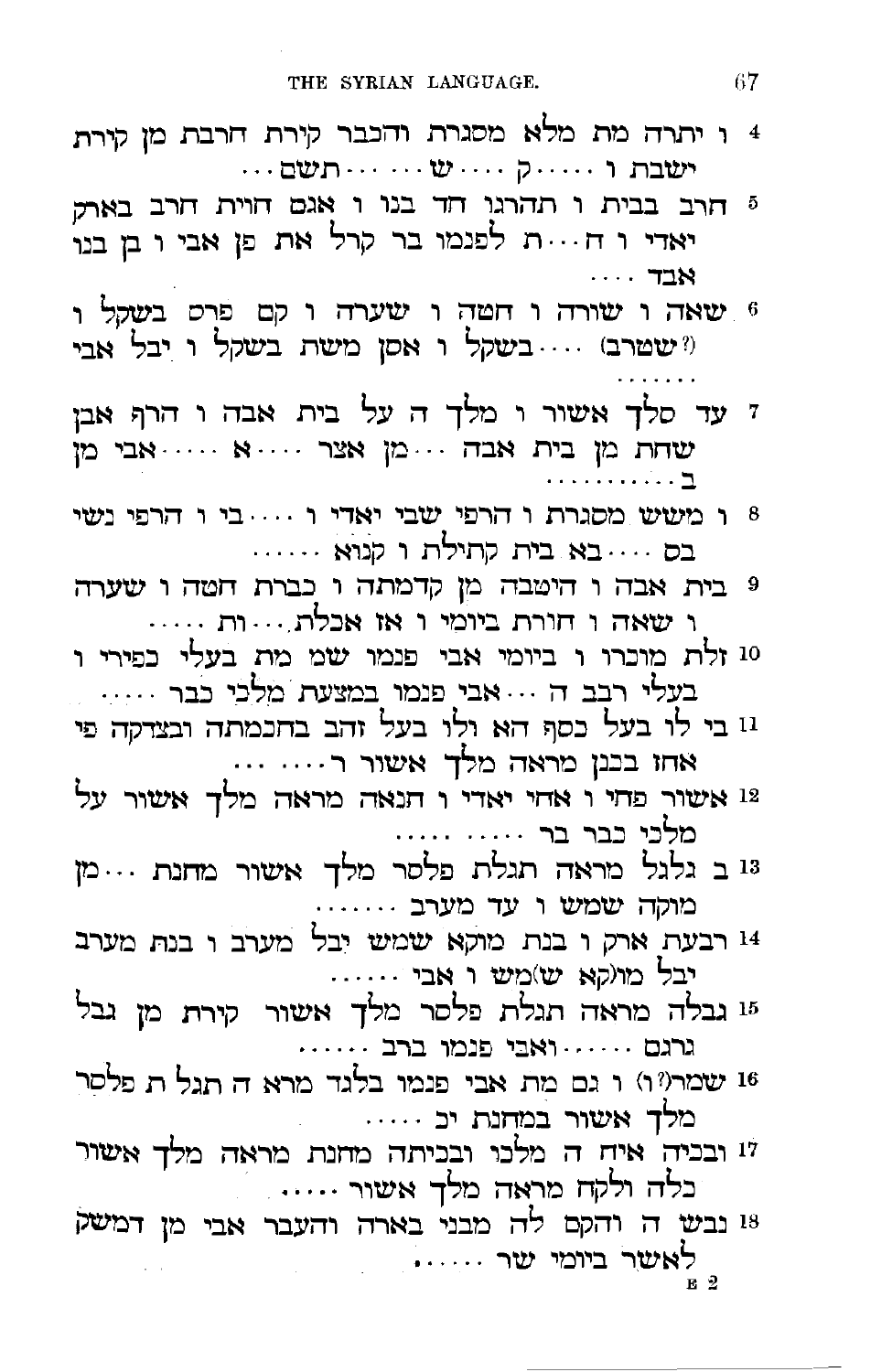- יה ביתה כלה ו אנכי ברכב בר פנמו ... ..ק אב<sup>.</sup><br>ובצדקי הושבני מראי מלך א(שור) ...
- 20 אבי פנמו בר ברצר ושמת נעב זן ....י לפנמו בר בר צר ובנית בט
- .<br>21 ו אמר במשות ו על יבל אמן יסמת מלך (אשו)ר ו<br>יבל יו א קדם קבר אבי פנומו) ....
- 22 ו זכד זנה הא פָא הדד ו אל ו כרב אל בעל בית ו שמש וכל אלהי יאדי

23 י קדם אלהי ו קדם אנש

A good translation by Sachau has been published, but he leaves out certain sentences and words which it is here proposed to consider :-

- (1) This statue has been set up by Bar Racab to his father, to Panammu son of Bar Tsur . . . . the year of deliverance by the hand  $\ldots$
- (2) his father His god having delivered Yadi from subjection-the god dwelling in his father's house; and his god has been  $\ldots$  because of  $\ldots$  subjection  $\ldots$ .
- (3) to (or in) his father's house But he slew his father Bar Tsur, and slew seventy of his father's kindred . . . . the cherub, and he... because he had turned away .... the Lord ....  $a$   $\lim \ldots$
- (4) and very long imprisonment remained for him, and he made ruined towns more than inhabited towns....
- $(5)$ ...... the sword in the house, and slaughter of one son, and loathing of life; the sword in the land of Yadi, and (during the lifetime?) of Panammu the son of Karal before my father, and his son's son (there was) destruction  $\dots$
- (6) Flocks and herds and wheat and barley, and there was division by measure, and . . . . by measure, and hoarding of debt by measure; and truly my father . . . .
- (7) until the time of (or, to) the King of Assyria, and he made him King over his father's house, and broke the stone of subjection from his father's house . . . . from restraint . . . . my father from . . . .
- (8) and diminished the imprisonment, and restored the captivity of Yadi, and . . . . my father, and restored (the debt.... the house of slaughter?) and set up . . . .
- (9) his father's house, and made it better than beforetime. And I have increased the wheat and the barley and the flocks and the grain in my day, and have eaten thereof . . . .
- (10) (there is) cheapness of price in my day. My father Panammu established many owners of villages, and increased the owners  $\ldots$  my father Panammu was great among Kings....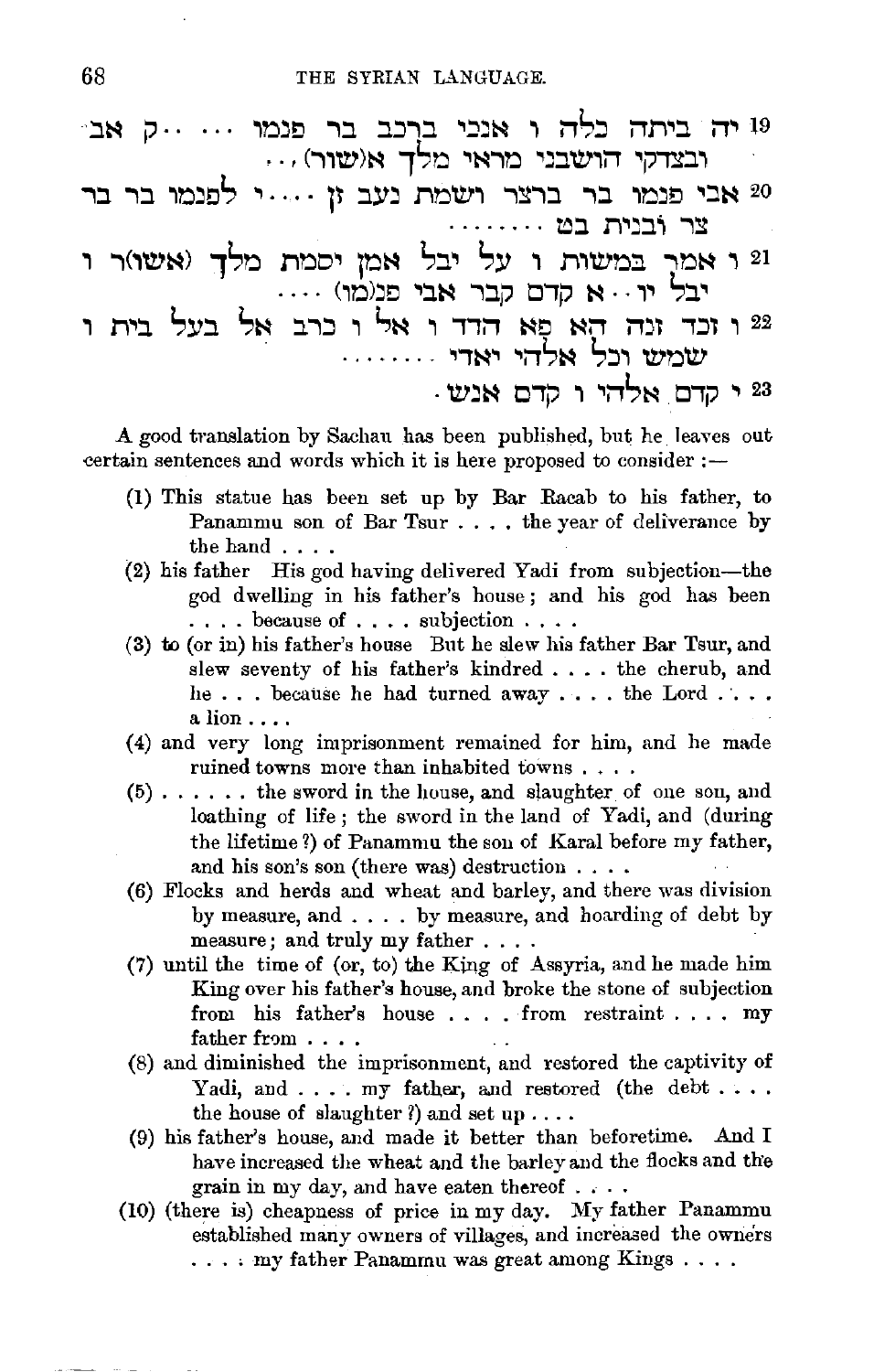- (11) (My father!) was indeed owner of silver behold, and owner of gold, through his wisdom and justice He took word from the protection of his lord the King of Assyria . . . .
- (12) Assyria, chiefs and brethren of Yadi, and his lord the King of Assyria favoured him; beyond (other) Kings he was great
- (13) in the eye of his lord Tiglath Pileser King of Assyria (who is obeyed  $\{ \}$ .... from the rising of the sun to the going down
- $(14)$  in the four quarters of the earth; and who has done good from the rising of the sun even to the sunset, and has done good from the sunset even to the rising of the sun, and my father  $\cdots$
- (15) the borders of his lord, Tiglath Pileser King of Assyria towns from the border of Gurgum . . . . and my father Panammu with great . . . .
- (16) moreover my father Panammu was very careful in adherence to his Lord Tiglath Pileser King of Assyria, in obedience he....
- (17) and his people have mourned him as King, and all who obey his Lord the King of Assyria have mourned him. And he took (as) his Lord the King of Assyria ....
- (18) He spoke to him, and caused for him the building of a palace, and he brought my father from Damascus, to prosper in the days of rule . . . .
- (19) .... all his house And I (am) Bar (ra)cab (for the justice of  $\ell$ ) my father, and for my justice, my lord the King of Assyria has placed me....
- (20) my father Panammu the son of Bar Tsur, and the erection of this statue  $\ldots$  to Panammu the son of Bar T sur, and I have built ... .
- (21) and a command of offerings, and because indeed he was faithful in seeking the King of Assyria; And truly it (rises 1) before the tomb of my father Panammu ....
- (22) And this his memorial behold thou here O Hadad, God, and Cherub, Lord.of the House and Sun, and every God of Yadi
- (23)  $My \ldots$  before God and before men.

A few of the words require special notice  $:$ 

Line 3. **אזחי,** Arabic  $\cdot$  j  $\cdot$  to be related."

Line 6. **',J,'I** Hebrew **',J,ts** "truly." In Phcenician texts **',:its** occurs (at Gebal) with this sense. The sense suits in the other occur ·rences of the word.

 $\text{Line 7. } \text{ mTr}(\text{not } \text{m}) \text{ from } \text{m}^* \text{ to pound}, " \text{ "shake."}$ 

Line 8. *r,',,r,;,* may be taken as an abstract, from the root **J:u**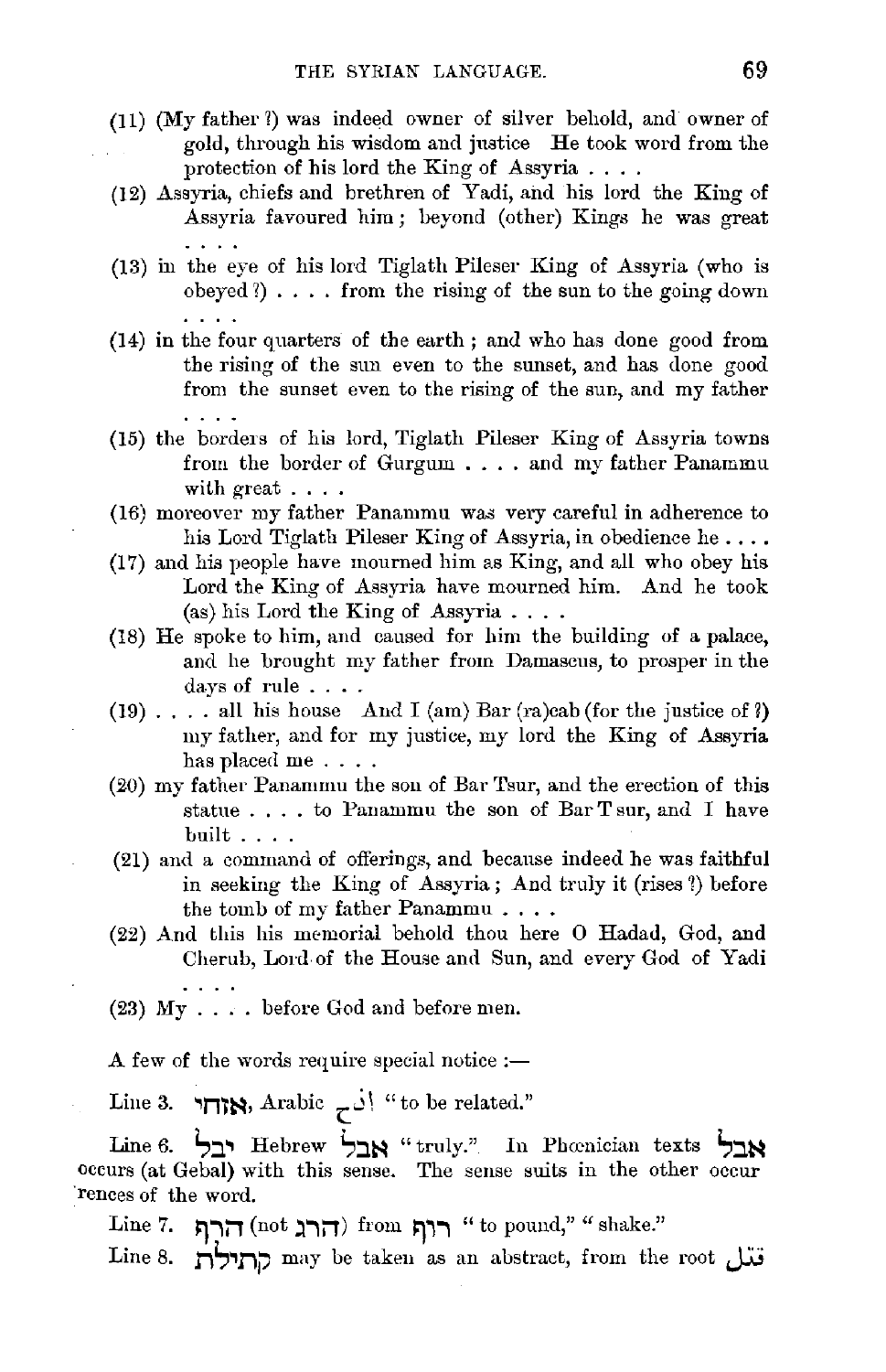"to kill," the feminine being so used as a collective in both Arabic and Hebrew. Perhaps, however, the sense is "Restored the women .... of the slain."

Line 9. **הורח**, in Aramaic "white grain."

Line 10. **right**. Aramaic **i,independent in the worth.**"

Line 13. **i,;ii,;i.** Aramaic **S,;ii,;i** "the orb" of the eye, or "pupil."

Line 13. **r,jr,o** "one bowed to," from **jjjt,** "to bow." Hence "obeyed."

Line 14. **Jihist: if dependent july** "to build,"  $\dot{w}$  " to benefit."

Line 16. **.** ب<sup>ا</sup>د . Arabic مركز \* he adhered."

Line 21. **1'1'1\V'O·** Compare **Ji~\Vtl** used on the Marseilles tablet of offerings.

It may be remarked generally that the repetitions on these monuments, like those in the Tell Amarna tablets, and in Oriental texts generally, are characteristic of Oriental style. In literature such repetitions have been thought sometimes to mark the clumsy work of a compiler-which is impossible in monumental writings, and which is very commonly to be noted in modern Oriental epistles-the intention being to render the work clearer or more emphatic. Such repetition is frequent also in European literature from unskilled hands.

The subjects of interest, in connection with these texts, include the Art, Religion, Language, and History connected with these monuments, and the bearing on the Biblical records. Considering how few texts occur, written in Phoenician, at this early period, the addition to our information is very considerable.

*.Art.* 

The alphabet employed must be compared with those of other monuments. That of the earlier text is very near to the Moabite characterabout 890 B.c., but that of Bar Racab's text differs considerably from the Hebrew letters of the Siloam text written a generation later. With these also we may compare the alphabet of the Baal Lebanon text which, as it mentions Carthage, should not be placed earlier than about 800 B.c., and that of Jehumelek's text from Gebal, which is thought to belong to the sixth century B,c. The tomb of Eshmunazar (third century B.c.) shows us the changes which subsequently took place **in** the letters used in Palestine before the general use of the square or Aramaic letters by the Jews. Some allowance must be made for individual handwriting, but the differences between the Siloam text and that of Bar Racab show **how**  long the alphabet must have been in use.

The peculiarities of the Jerusalem alphabet, as compared with the nearly contemporary alphabet of Bar Racab, will be seen on the plate. The latter already shows, in the open loop of the *Koph,* a tendency which distinguished the Aramaic or East Semitic alphabet later, and which gave rise to the square Hebrew in time. In the Jerusalem alphabet the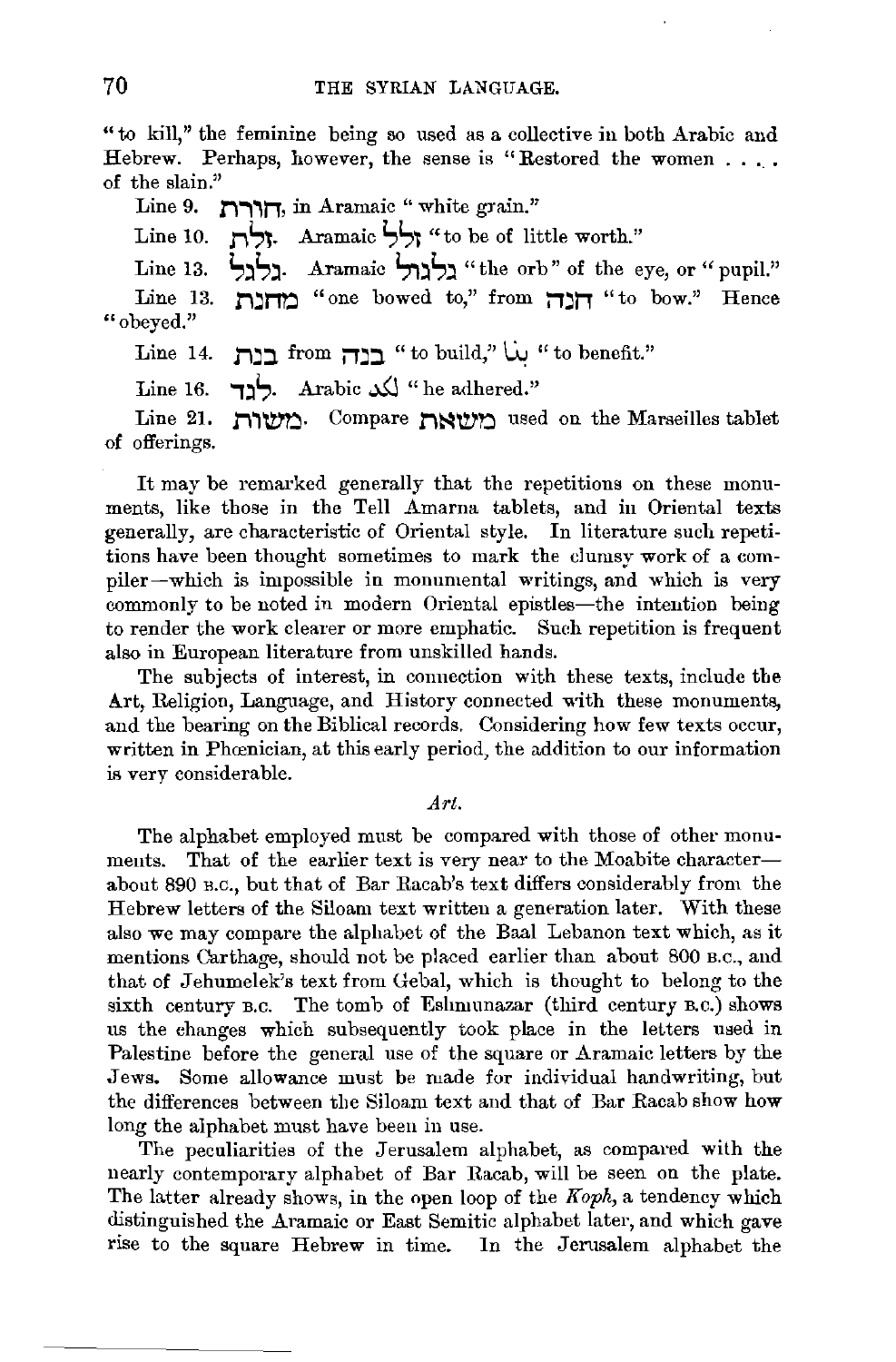*Aleph* is peculiar, and the *Vau;* the *Zain* is nearer to the Moabite stone, while the Samala *Zain* is like that used in later Phoenician. The Jerusalem *Caph* has the Moabite, and the Samala, *Caph* has the Phoenician, form; but on the other hand, the Jerusalem *Mim*, and *Nun*, show later forms than those at Samala. The Jerusalem *Pe* is nearest to the Moabite, and the Samala *Pe* to the Phœnician. The Jerusalem *Koph* and *Tsade* are peculiar, but the  $Tau$  is nearer to the Moabite than is the Samala letter, which takes the Phœnician early form.

Comparing Bar Racab's alphabet with that of Panammu I, we see the changes that occurred on the same spot, within seventy years, in the case of *Zain, Tsade,* and *Koph.* The Moabite is the more archaic script, from which the Syrian amd Phœnician branch off on the north, and the Hebrew on the south ; but a yet older alphabet must have existed, to account for the Jerusalem letters *Aleph, Vau, Koph,* and especially *Tsade.*  This is not found, as some have supposed, in Arabia, where the oldest known texts are probably not earlier than 400 B.c. ; for the apparent mother of the Semitic alphabet was the syllabary known to us as Cypriote.

Some forty basalt slabs carved in relief were unearthed, in the great south gateway of the fort at Samala. These (before the discovery of the inscriptions) were wrongly ascribed to the Hittites. The figures show none of the peculiarities of Hittite art or costume, with perhaps one exception, where a captive in a short jerkin, such as they wore, is represented without a beard, and held apparently by a pigtail in the hand of his captor. The other figures are bearded without moustache (like the statue of Hadad) and long robed. The style of art is a rude imitation of the Assyrian, as shown on the Stela of Esarhaddon on the same site. The weapons include bow, quiver, spear, shield, sword, and a kind of hammer. The headdress is a soft round cap. The animals include the deer and doe, a bull, and a lion. A man is represented riding a horse, which is uncommon before the seventh century B.C. In addition there are mythological monsters, including a winged lion standing erect, a human figure lion-headed, and holding a doe, or hare, and a sphynx walking, with a lion's body, wings, and the head and breast of a woman. Such monsters are very well known on Assyrian bas-reliefs. The palace appears to have been mainly built about 730 B.c., and the statue of Hadad is perhaps the earliest specimen of native style, much resembling the early Phœnician work. The sphynx, however, was a Hittite, as well as an Egyptian monster.

# Religion.

The words  $\overleftrightarrow{g}$ and  $\overleftrightarrow{g}$ להי may be rendered "God" and " Elohim;" The chief deity was Hadad, who was worshipped also by the Syrians at Damascus, and from whom Ben-hadad took his name. Macrobius (Saturnal 1, 23) identified him with the sun, and in these texts he is called "Sun" and "Flame" or "Light," like the Phœnician Resheph. The term **Si:-:i::i.:ii,** "Cherub," is explained by the Assyrian and Hittite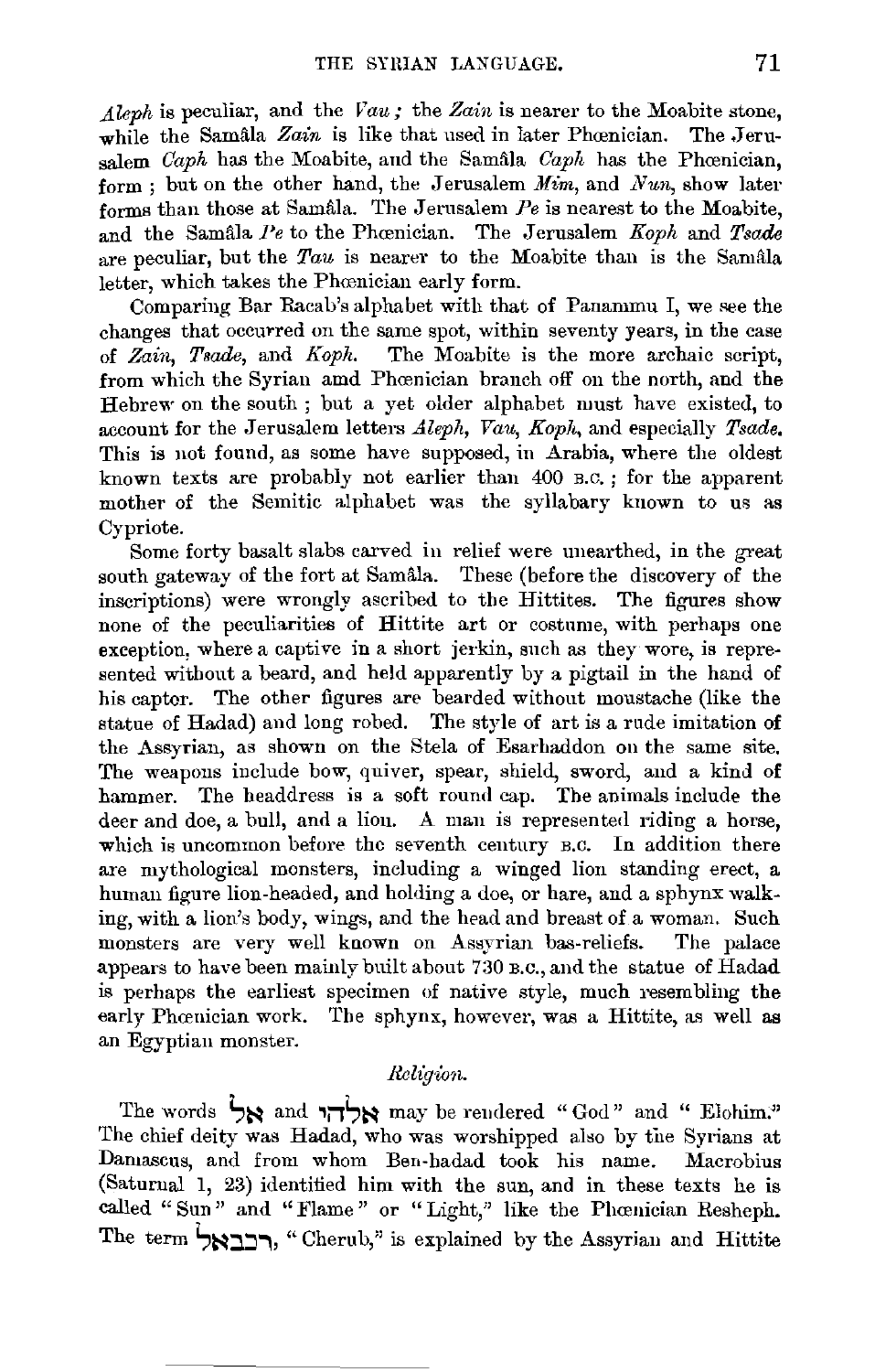sculptures, in which the gods stand erect on various animals (the lion, horse, winged bull, wild bull, and horned gryphon); but though Hadad. was the chief god, and the distributor of good and evil, we have allusion to "all the gods of Yadi." Hadad was adored by sacrifices, freewill offerings, sin offerings, and gifts. As regards other customs, we see that these Syrians buried the dead, and erected monuments at the tombs.

## *Language.*

The language of the texts is not Hebrew, but nearly akin to the Moabite and to the Phœnician, which differed as dialects from the pure Hebrew of the Siloam inscription. The difference was not much more than that of dialects ; whereas the Assyrian and the old Canaanite language of the Tell Amarna tablets differed, from the group of West Semitic tongues, as much as German differs from English. The Samala language presents many archaic features, found also in the Sabean language of Yemen; and even approaches the Canaanite and the Assyrian in its forms, more than the Hebrew. Probably the Syrian and Hebrew languages stood to one another in the same relation now borne by the archaic dialect of the Fellahin, as compared with the purer Arabic of the tribes beyond Jordan, and of the townsmen in Palestine. But the recovery of this language is important for Biblical study, because it carries back the dialect of the Talmud and Targums (found also in Daniel and Ezra) to an early period. Thus the word *Bar*, for "son," stands side by side with *Ben,* as used in Hebrew and Phamician. Passages of the Bible (Psalms ii, 12, Proverbs xxxi, 2), in which this word occurs have been confidently supposed to be later than the Captivity, because of the occurrence of the word-a conclusion no longer of necessity correct. So also the word הארל for "land," or "earth" (instead of  $\gamma$ רל), was regarded as late. It occurs in Jeremiah  $(x, 11)$ , but is here found as early as 800 B.c. in Syrian.

The definite article is very rarely, if ever, used in these texts. It does not occur in Assyrian, or in the earliest Phœnician; and is usually very rare in the latter language. Nor is there any definite article in Sabean. The suffixed demonstrative *(ma* in Assyrian, **l'.:)** in Syrian and in Sabean) takes its place, and is not unknown (as a *mimmation)* in Hebrew. As regards the nouns it seems possible that .cases are indicated, **1** nominative, oblique,  $\triangle$  accusative, as in Assyrian and Arabic, and that the masculine plural was **v** (even when not construct), and not **O.** as in Hebrew, and Phrenician, or **r** as in Moabite and later Aramaic. In Assyrian this plural was also i. As regards the pronouns **.,Jj~** and **1:i~** "I," **1iT**   $^{\text{max}}$  and the suffixed . "my," **r**," me," **1** "thy," **1** "his," they"

<sup>1</sup> In the Pentateuch generally, the pronoun (third person, masculine, singular) is used for the feminine also (the feminine occurs only 11 times). The later Rabbis preserved this peculiarity, but put points to show the gender. On the monuments of Syria, Phcenicia, and Moab the feminine of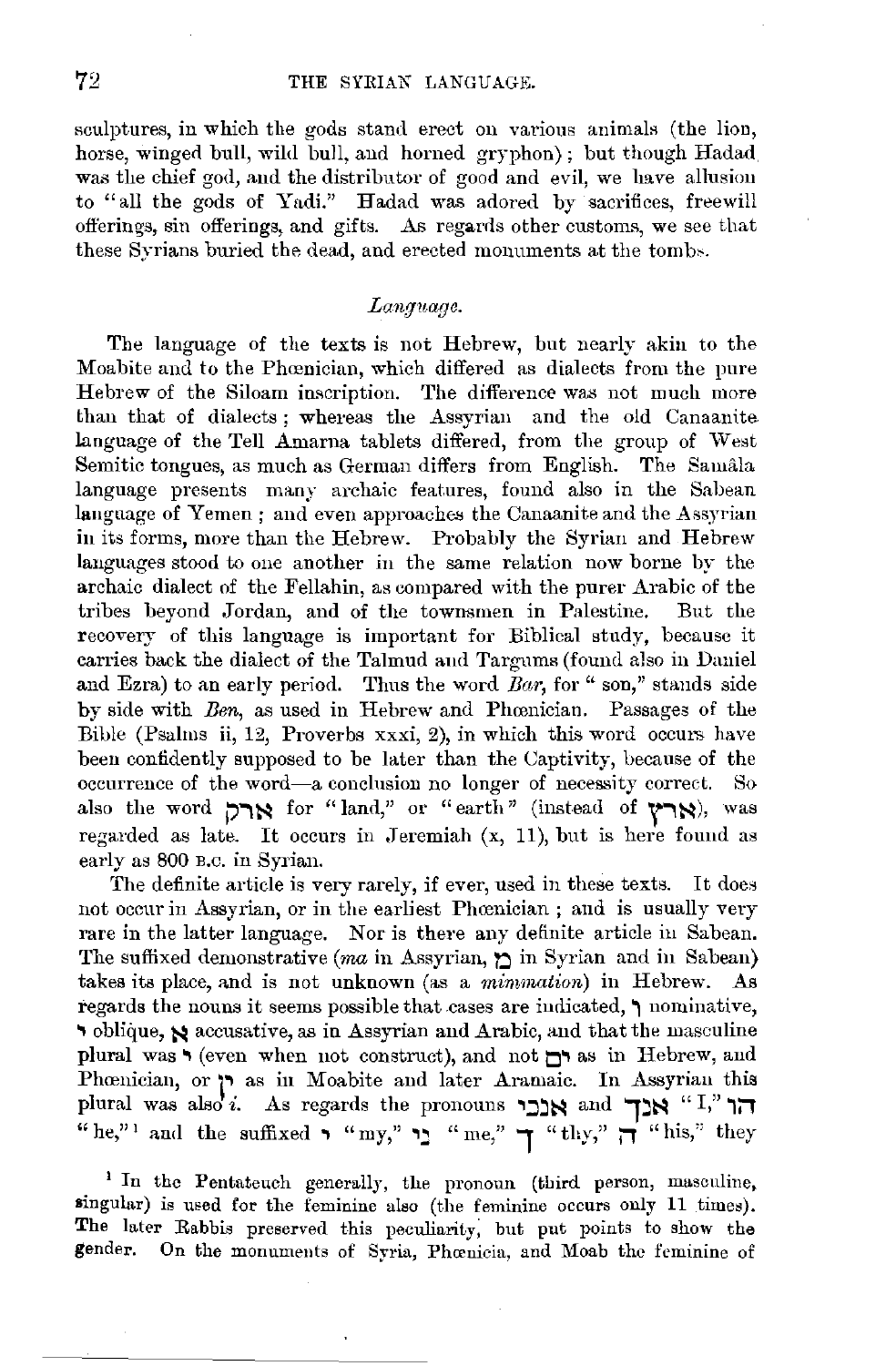resemble the earlier languages, not giving the later Aramaic ... "I." The demonstratives  $\mathbf{N}_i$ ,  $\mathbf{L}_i$ ,  $\mathbf{L}_i$ ,  $\mathbf{L}_i$ ,  $\mathbf{L}_i$ , are the same as in Phoenician aud Moabite, as is also ,~~-Hebrew **'l:l~~** Assyrian *anacu.* Respecting the verbs they appear not to possess all the tenses of the Assyrian, but the Jphtaal voice may probably be recognised, which occurs in Assyrian, and on the Moabite Stone, as well as in Ambic. The Sabean had only two tenses like Hebrew, but it possessed, like the Syrian and Moabite, more voices than Hebrew.

In vocalisation, especially the use of  $\tau$  as in Hebrew (later Aramaic  $\tau$ ), the language agrees with the older dialects. The word **:H.M.** for "gold" is used, as in Hebrew and Arabic, instead of the Phamician and Assyrian **r,n,** which is rare in Hebrew. The dropping of the **"I** and other vowels also connects the Syrian with Moabite and Phcenician, rather than with Hebrew. All these and other points are valuable for the history of Biblical Hebrew, and for the comparative study of Semitic languages. Generally speaking Hebrew appears to be a more advanced and less archaic language than that of the surrounding nations. It differed entirely from the Aramaic language of the early Canaanites, but it was closely connected with that of the kindred Moabites and Edomites, with the Phcenician, and with the Syrian of Damascus, as we now see. An educated Hebrew, in the time of Hezekiah, would thus, as we now see, have found no difficulty in understanding the "Syrian speech"; and the Aramaisms of the early books of the Bible are not of necessity marks of late authorship, as they can be traced to 900 B.C. monumentally. It was long ago pointed out that the Aramaic forms are philologically older, in some cases, than the Hebrew ; and the study of Sabean and Assyrian leads to the same result. It is possible that **דוד** ביר "one son," is used for the "first son" in Bar Racab's text, just as **FITN מ'**ם, " one day," is used for "the first day" in Genesis  $(i, 5)$ . The dropping of  $\uparrow$  in such words as **"וֹן** in Genesis (i, 27) we also see to be ancient, as is also the root **'ty':**, " to subdue" (Genesis i, 28). It has been said that, on account of this word, being Aramaic, the passage is to be regarded as late (Wellhausen, Hist. Israel, p. 389), and we now see that the Syrians at least used this root as early as  $800 \text{ g.c.}$ <sup>1</sup> Comparative study generally

this pronoun is unknown. Clearly the Jewish Scribes have preserved a grammatical form which is not used in later Hebrew, but which is used on earlier monuments. Dr. Driver does not afford us any reason for this peculiarity, which many scholars regard as archaic. There are many nouns in Assyrian and in Hebrew which have both genders, showing that gender was not an original feature of Semitic, any more than of other languages. This and other such cases show that the Bible text has been carefully re-copied

from an early period.<br><sup>1</sup> The word *cabasu* "subdue" occurs in Assyrian. Wellhausen also remarks on the omission of the article in verse 28 which as here shown is an archaism (cf. vv. I 21, II 3). Other important words in these texts are  $\gamma$ **x** "which," **1~0** "king," **t:i'** "day," **'n!:l** "rulers," ~~s~ "eye," **i11:-.tJ** "palace," **n:-.t**  (accusative). There are some 200 different words in the two texts together.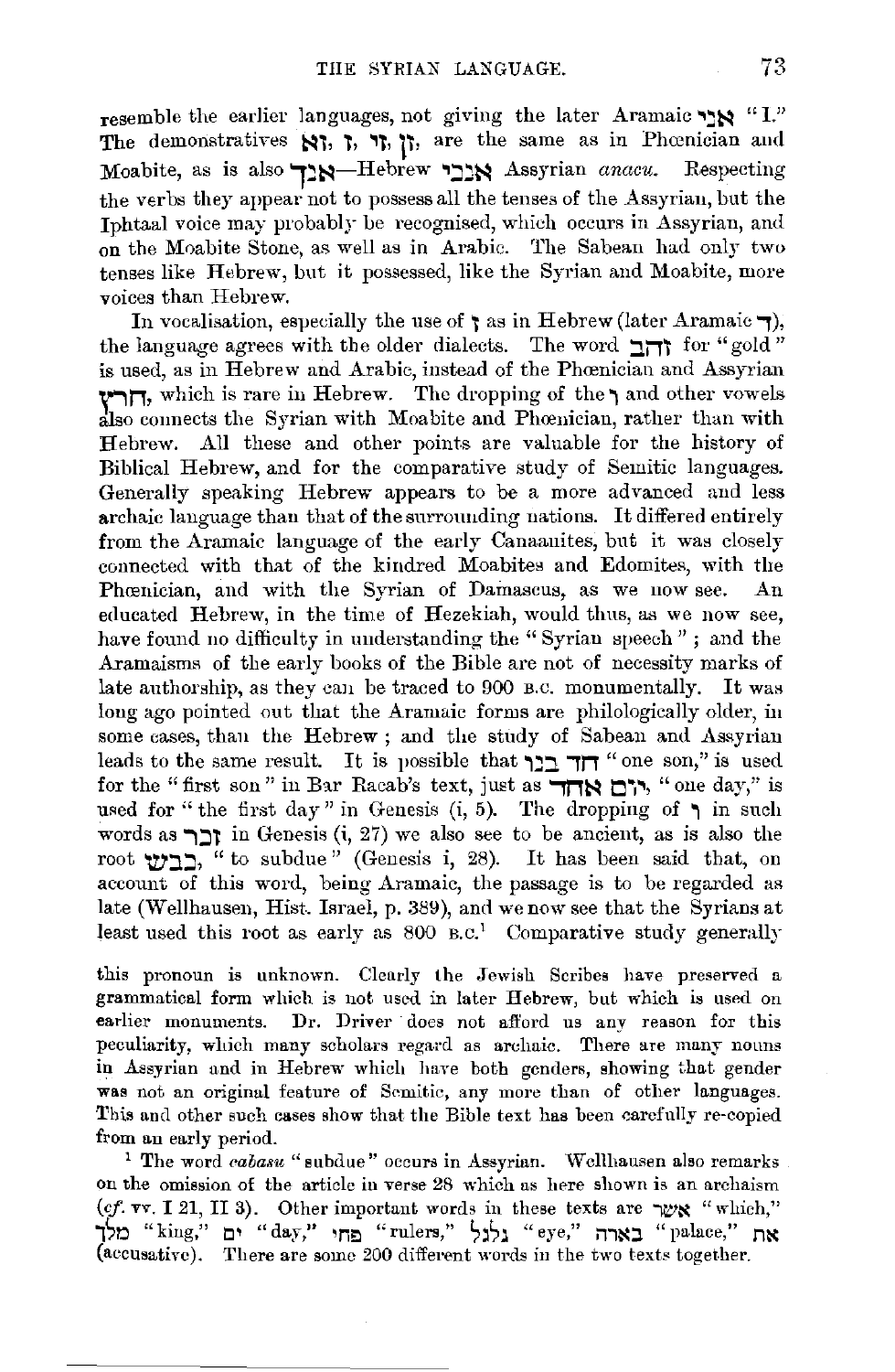tends to show that the peculiarities of language in Genesis mark an early rather than a late date of authorship, pointing to a time before the Syrian and Hebrew had separated from one another, as much as we now know, from the Samâla and Siloam texts, they had separated in Hezekiah's time.<sup>1</sup>

#### *History.*

The history of Samala is not only interesting in connection with that of Assyria, but also serves to throw light on that of the Book of Kings. Before the time of Tiglath Pileser (745-727 B.c.) the Assyrians, though constantly at war with Syria, never succeeded in breaking down the resistance of the leagues over which the Syrian Kings of Damascus appear to have presided. The Syrians, Moabites, and Ammonites were subdued by David; but Hadadezer united the various Syrian kings under his rule, and Rezin wrested Damascus from Solomon. Ben Hadad I fought Israel at Aphek, on the east side of the Sea of Galilee, and killed Ahab at Ramoth Gilead near Gerasa. He was no doubt allied to the victorious Mesha of Moab, who defeated Israel Hazael I and Ben Hadad II fought against Israel and Judah, but Jeroboam II took Damascus and Hamath. Rezin advanced against Ahaz, even to Elath on the Gulf of Akabah; and it was against him that Ahaz invoked the aid of Tiglath Pileser. The power of the Syrians of Damascus is thus very fully described in the Book of Kings.

The Assyrian monuments independently explain the history of the northern Syrians, in Samala, Aleppo, Arpad, and Hamath. Thus in

<sup>1</sup> According to the modern critical school which follows Wellhausen, certain passages in Genesis, including the first chapter, are to be ascribed to an editor, who put together certain ancient documents which had already been combined in part by another editor. The later editor is supposed to have lived very late-about the time of the Captivity. The consideration of the language of these passages is therefore of special importance. It will be found that they are written in a vocabulary which only includes some 250 words, of which some of the most distinctive have been mentioned. The vocabulary does not show any traces of the later forms which belong to the Phœnician and to the Hebrew of late times. Almost every word is found in other parts of the Pentateuch. the antiquity of which is unquestioned; and so simple is this vocabulary that the words are, as a rule, common to every Semitic dialect, but more especially to those of the Western group. It is a remarkable circumstance that no less than 80, out of the 250, are now known to occur on the monuments here noticed, viz., the Moabite Stone, the Panammu text, the Bar Racab text, the Siloam inscription, and the Stone of Jehumelek of Gebal. Hence it is certain that in these cases (including many of the most important words) the vocabulary of the first chapter of Genesis, and of others said to be late, was a vocabulary in use west of the Euphrates between 900 and 600 B.C. There is indeed no distinction of vocabulary between different parts of Genesis, whatever may be said of style. But there is a very marked difference between its language and that of the books written after the Captivity.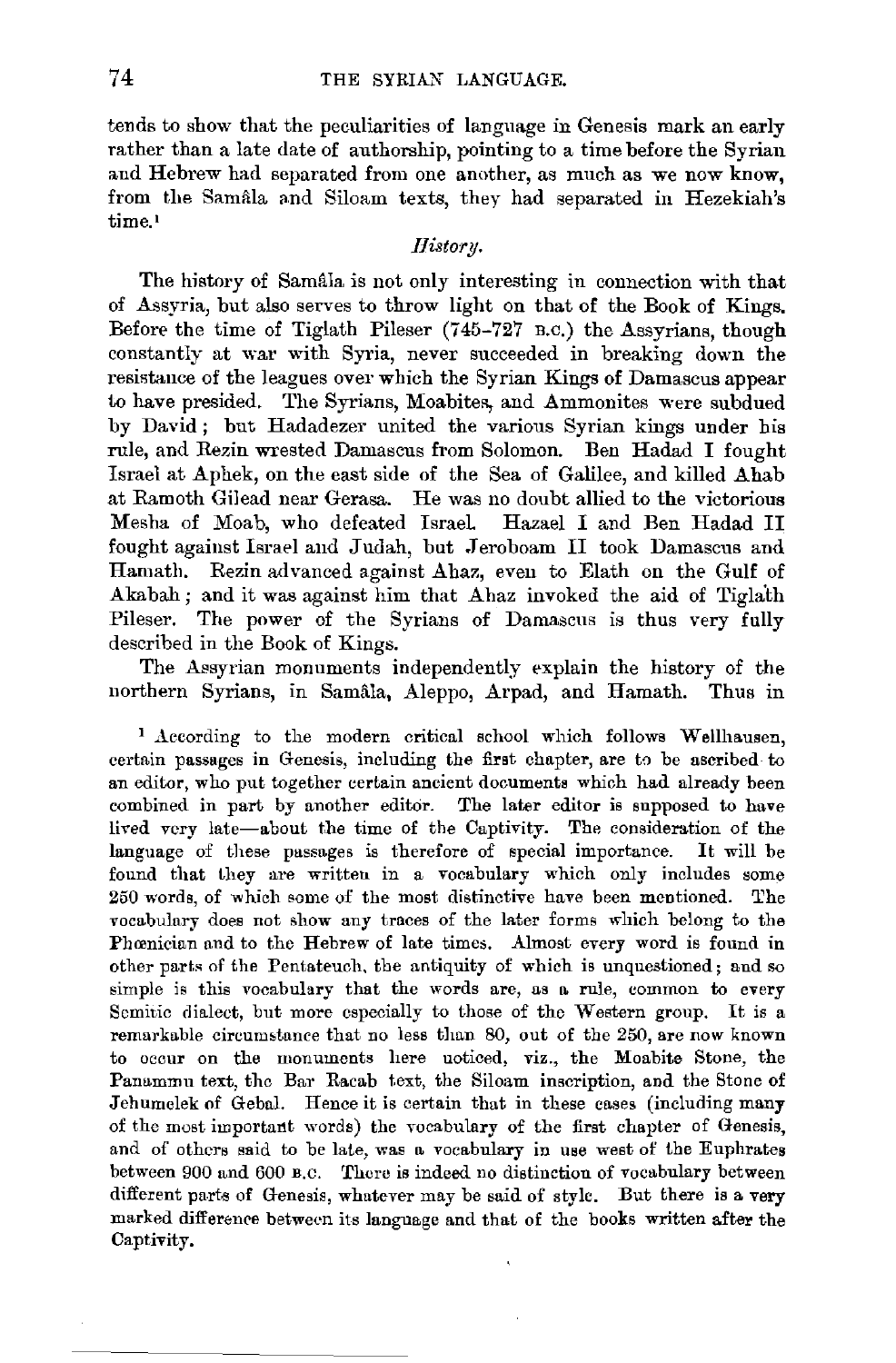859 B.c., Hani of Samala joined the chiefs of the Patinai, who inhabited the mountains west of the Upper Euphrates; but Shalmaneser II defeated them, and in 854 he reached Aleppo, but was unable to advance further south, though he claims to have defeated a great league of Syrians under the King of Hamath, and Ben Hadad II of Damascus. In 847 he attacked the land of *Yatu,* but this has been thought to be an Arab locality, and not the *Yadi* of the present texts. In 842 B.c., however, Shalmaneser overran all Galilee, Phœnicia, and Bashan, and attacked Damascus. After this inroad the Syrians were left in peace for a quarter of a century on the uorth, but it was then that Jeroboam II conquered Damascus and Syria to Hamath, as well as Jerusalem on the south. In 806 and 797 B.c. there were incursions of Assyrians as far as Arpad, and in 773 n.c. Damascus was attacked, but after this the Assyrians were disturbed by revolts at home, and it was not till 754 B.c. that Assur Nirari II again attacked Arpad, between Aleppo and Samala.

Tiglath Pileser III was far more successful than his predecessors. In 743 B.C. he was at Arpad, where he received tribute from Rezin of Damascus, and kings of Tyre, Gebal, Hamath, Carchemish, and Gurgum ; and he mentions with these, Panammu of Samala. In 742-1 B.C. he was still before this city, and took it by siege. In 738 B.C. he took Hamath, and carried the Hamathites captive to Assyria, replacing them by colonists from the Tigris. He again received tribute from Rezin and from Panummu. In 734 B.c. he attacked Rezin at Damascus, and carried away from Samala 700 people with their sheep and oxen. He then conquered Ammon, Moab, and Philistia as far as Gaza, with Edom and the Nabathean Arabs.

The power of Assyria was now confirmed in Syria; and in 732 Damascus fell, and Ahaz of Judah, and Panammu of Samala, gave tribute to the conqueror, with the chiefs of Ammon, Moab, Edom, Ascalon, and Gaza. Tiglath Pileser III died about 727 B.c. ; but his successor Shalmaneser attacked Samaria, which Sargon took in 721 B.C. In 702 cam'e Sennacherib's attack on Jerusalem, which failed. In Esarhaddon's reign there were three attacks on Memphis ; and on his stela at Samala, the third of these, in G70 B.c., appears to be recorded : "I besieged Memphis his royal city," says this text, "for half a day  $\ldots$ . I took it, wasted, and burned it with fire. His queen, his princesses, his dear son Usanahuru, and his other sons, his daughter, his possessions and goods, his horses, his herds, his flocks, every one of them I carried off to Assyria. I tore the root of Cush from Egypt. I left none behind. I set rulers, residents, chiefs, and officers anew over all Egypt. I ordained the offerings of the temple for Ashur, and the great gods my masters. I laid on (the Egyptians) yearly gifts, and tribute to my Majesty."

In this long text from Sama<sub>ia</sub>, translated by Dr. Schrader, there is no nention of the Kings of Samala; but in 681 B.c. the place is noticed as having an Assyrian ruler. It would seem, therefore, that the native dynasty did not endure long after the reign of Bar Racab, and was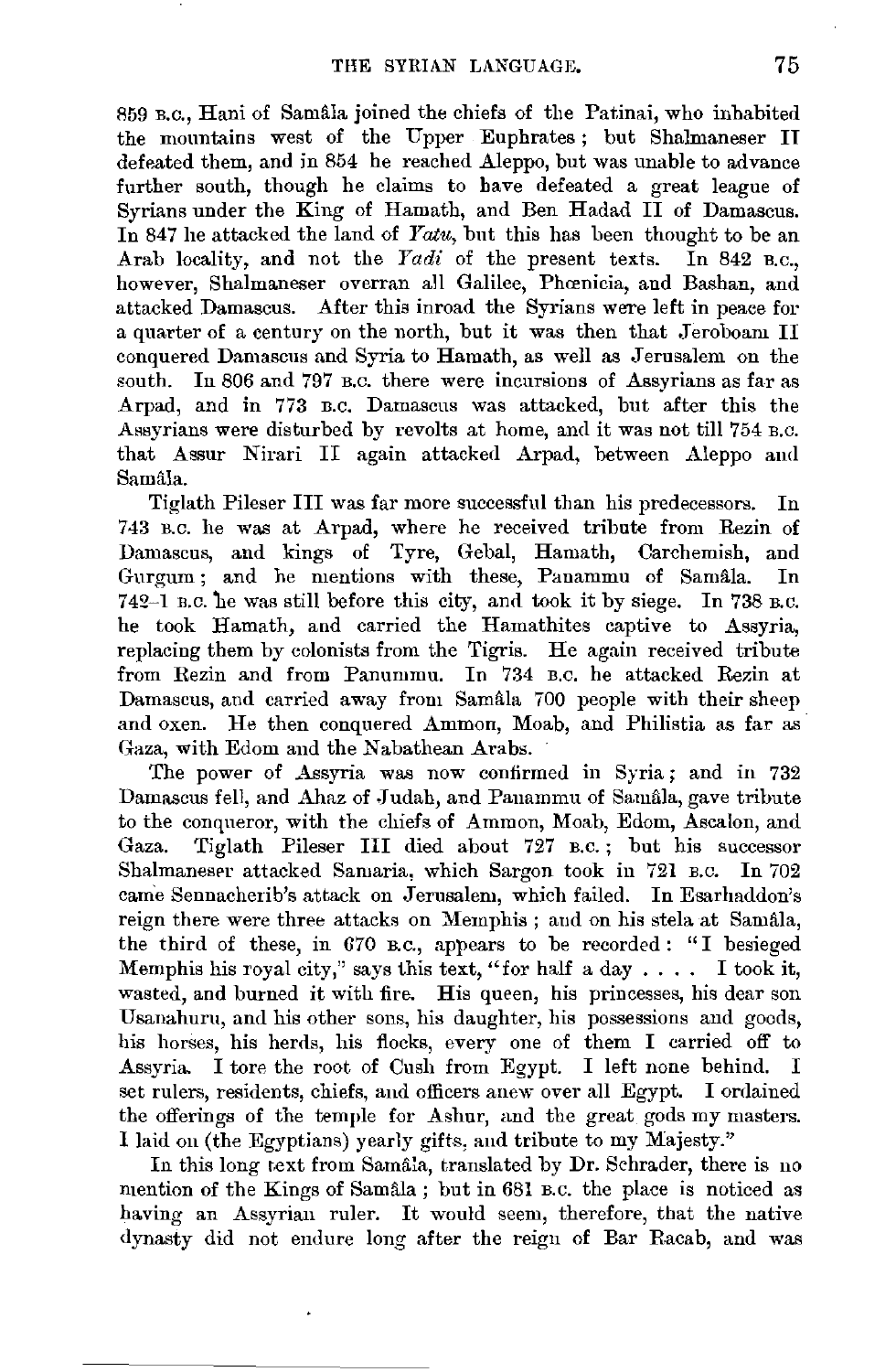extinct half a century later. It is useful, perhaps, here to place side by side the various dynasties, from the middle of the ninth century B.C., down to the death of Tiglath Pileser, 120 years later :-

| JUDAH.    |                             | ISBAEL.      | DAMASCUS.     | SAMALA.    | ASSYRIA.            |
|-----------|-----------------------------|--------------|---------------|------------|---------------------|
|           | Circa 850 в.с., Joash       | Jehoram      | Ben Hadad II  | Hani       | Shalmaneser         |
| $^{\ast}$ | 820 n.c.,<br>$\overline{1}$ | Jehu         | Hazael II     | Bar Karal  | Shamash<br>Rimmon.  |
| 44        | 800 B.C., Amaziah           | Jeroboam II. | Ben Hadad III | Panammu I  | Rimmon<br>Nirari.   |
| ,         | 780 в.с., Azariah           | Shallum      |               | Bar Tsur   | Shalmaneser         |
| ,,        | 745 B.C., Jotham            | Menahem      | Rezin         | Panamnu If | Tiglath<br>Pileser, |
| $\bullet$ | 730 B.C., Ahaz              | Hoshea       |               | Bar Racab  | Tiglath<br>Pileser. |

We thus possess the dynasty of North Syria, from Hani down to Bar Racab, during a period of 120 years, when very important changes occurred in the history of Palestine. The account, given in the texts above translated, appears to fit into place with the rest of our information. Panammu  $\tilde{I}$  was an independent ruler, who expected that his descendants would sit on the throne after him, and would be successful in war. His country was prosperous, and he appears to have prevailed against enemies, who may have been the Hittites of Carchemish, who were at times tributaries of such Kings as Shalmaneser II. This time coincides with the greatest period of Syrian power, when Ben Hadad II withstood Assyria, and defeated Israel-probably in the reign of Bar Karal, or of his father Hani; but under Panammu I the troubles of the Northern Syrians again began. His great grandson records that destructions then occurred, representing the incursions of Rimmon Nirari to Arpad (806-797 B.C.), which followed the quarter century of peace, during which probably Bar Karal reigned.

Bar Tsur, son of Panammu I, was slain, and the land of Yadi was ruined, which may be placed about 773 B.C., when Assurdan attacked Damascus, or in 775 under Shalmaneser III. There were further troubles in the reign of Panammu II, which would represent the attack on Arpad by Assur Nirari in 754 B.C. It is not clear when he fled to Damascus, but would probably be either in 737, before which we know him to have been tributary, or in 734 when Damascus was attacked, and when Samâla was wasted. After the conquest of Damascus he was again tributary, having probably rebelled in the time between 738 and 734 B.C. In a yet unpublished text it appears that his son, Bar Racab, was also tributary to Tiglath Pileser, and must consequently have reigned before 727 в.с.

Putting these various indications together we obtain an outline of the history of Samâla as follows :-

(1) Before 859 B.C., Hani, a Syrian prince, perhaps connected with Ben Hadad II of Damascus, was established at the foot of the

<sup>1</sup> The Syrians and Hittites were enemies, as appears from the Biblical account  $(2$  Kings vii,  $6)$ .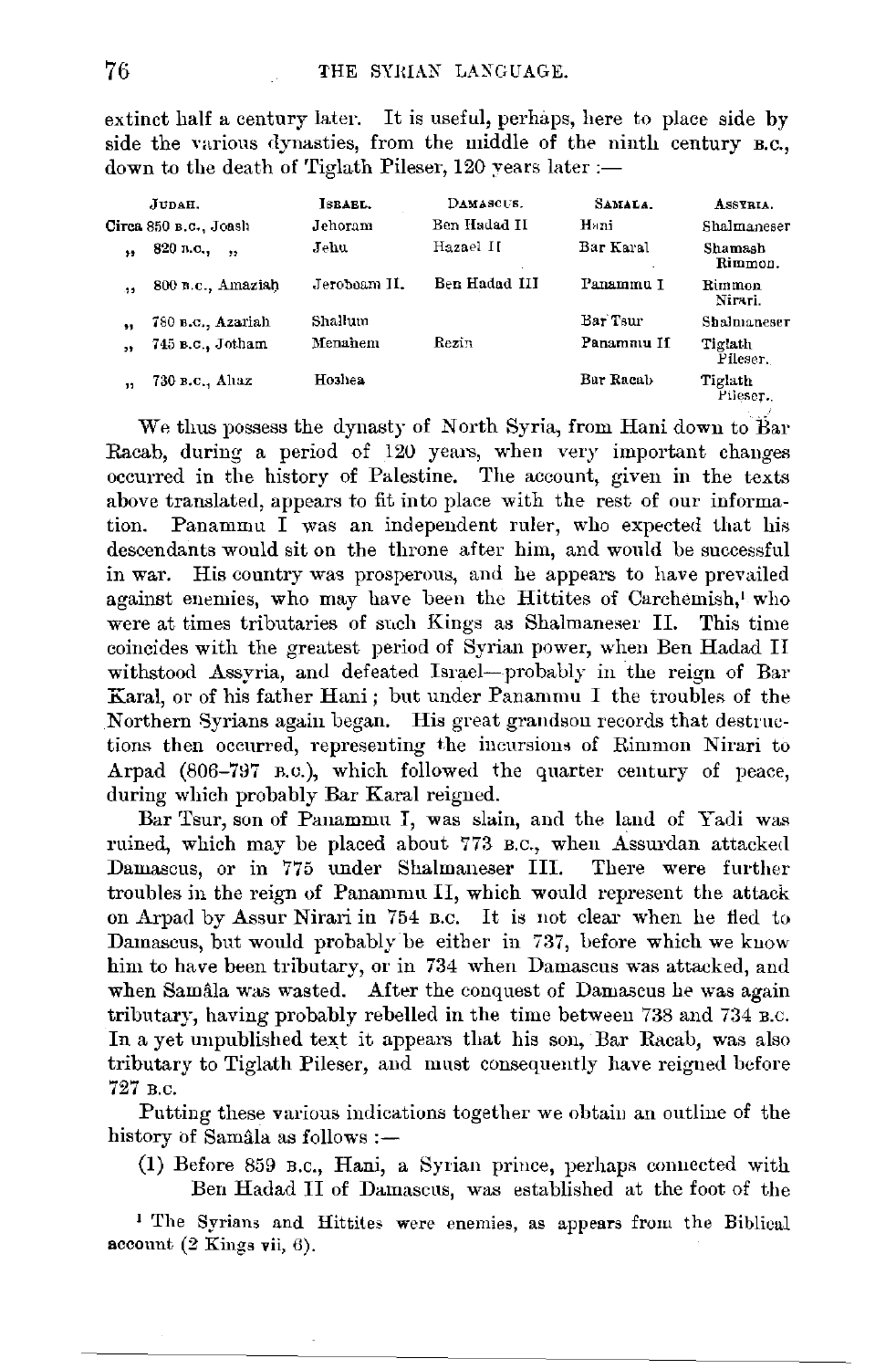Taurus, north-west of Aleppo, and in that year was defeated by Shalmaneser II, and his land invaded by the Assyrians down to 839 or 835 B.c.

- (2) His successor, Bar Karal, lived during the more peaceful time, 835-812 B.C., when Shamash Rimmon was fighting in Armenia, and on the Tigris, and in Babylonia. Bar Racab does not appear to allude to any troubles in this reign, and the conquests of Jeroboam II of Israel extended only to Hamath, south of the Samâla kingdom.
- (3) Panammu I was also at first prosperous, but afterwards unfortunate. In 806 Rimmon Nirari reached Arpad. In 803 he reached the Mediterranean, probably passing through Samala.
- (4) Bar Tsur was murdered, aud the land was wasted, either in 775 n.c. by Shalmaneser III, or in 773 by Assur Dan on his way to Damascus.
- (5) Panammu II was also unfortunate at first. He was attacked by Assur Nirari in 754 B.C. He was tributary to Tiglath Pileser in 747 B.c. and 738 n.c,, but very probably revolted with Rezin after that time, and fled to Damascus when Samala was again attacked in 734 n.c. After the conquest of Damascus in 732 n.c., he threw in his lot with the Assyrians, and became a tributary, being re-established in Samala by Tiglath Pileser, and the captives of Yadi restored.
- (6) Rar Racab, acceding before 727 B.c., was also tributary to Tiglath Pileser, and in favour with that King. He built and adorned the palace of Samâla. Within half a century, however, the native dynasty was superseded by an Assyrian governor. Arameans from the Tigris had been introduced into Samâla 60 years befol'e.